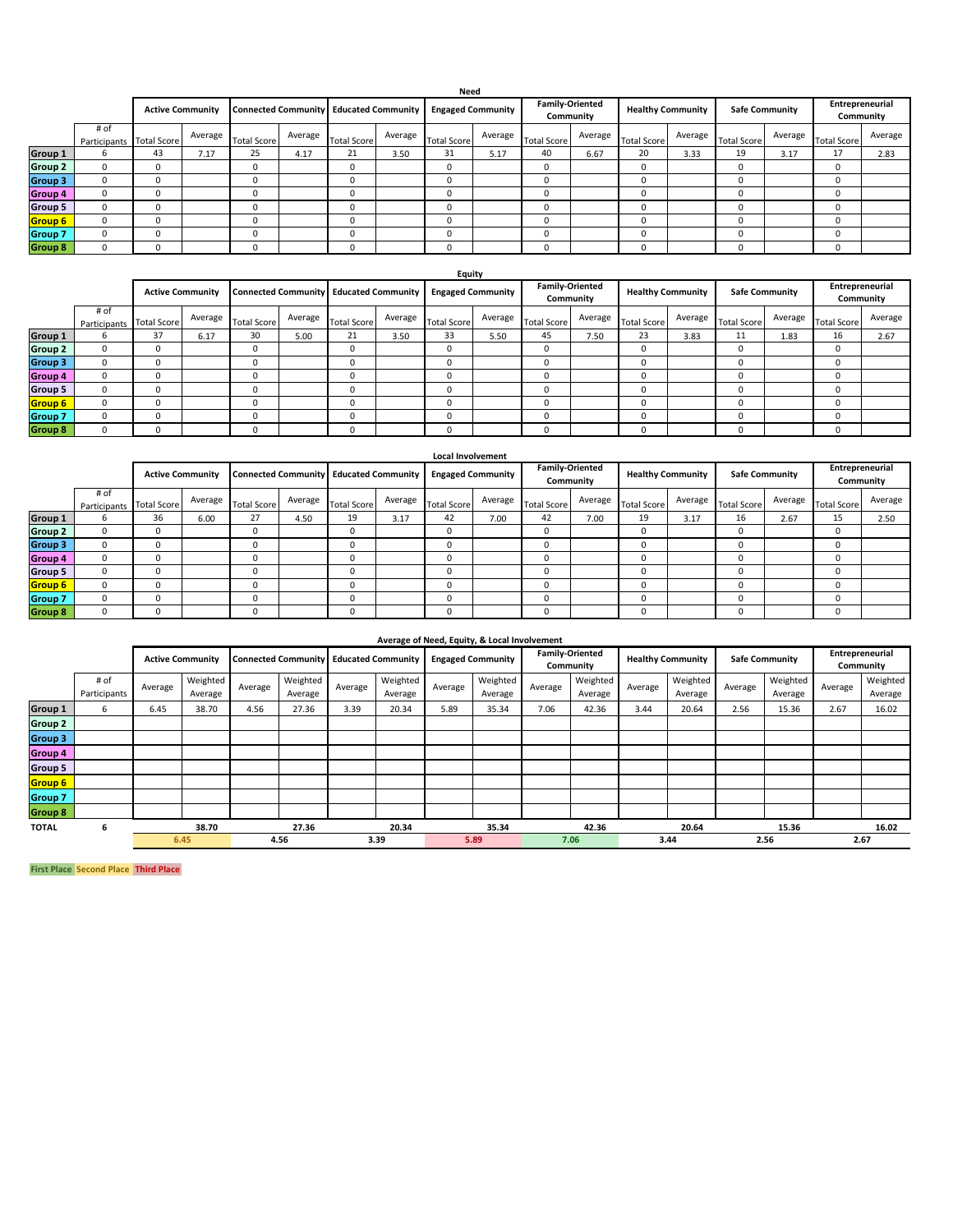|              |                                   |                                      | <b>Need</b>                         |                                    |                                            |
|--------------|-----------------------------------|--------------------------------------|-------------------------------------|------------------------------------|--------------------------------------------|
| <b>Group</b> | <b>Active</b><br><b>Community</b> | <b>Connected</b><br><b>Community</b> | <b>Educated</b><br><b>Community</b> | <b>Engaged</b><br><b>Community</b> | <b>Family-Oriented</b><br><b>Community</b> |
|              |                                   |                                      |                                     |                                    |                                            |
| Group 1      | 8 - Points                        | 6 - Points                           | 4 - Points                          | 7 - Points                         | 5 - Points                                 |
| Group 1      | 8 - Points                        | 3 - Points                           | 4 - Points                          | 2 - Points                         | 5 - Points                                 |
| Group 1      | 8 - Points                        | 1 - Point                            | 2 - Points                          | 6 - Points                         | 7 - Points                                 |
| Group 1      | 6 - Points                        | 5 - Points                           | 2 - Points                          | 4 - Points                         | 7 - Points                                 |
| Group 1      | 6 - Points                        | 4 - Points                           | 5 - Points                          | 7 - Points                         | 8 - Points                                 |
| Group 1      | 7 - Points                        | 6 - Points                           | 4 - Points                          | 5 - Points                         | 8 - Points                                 |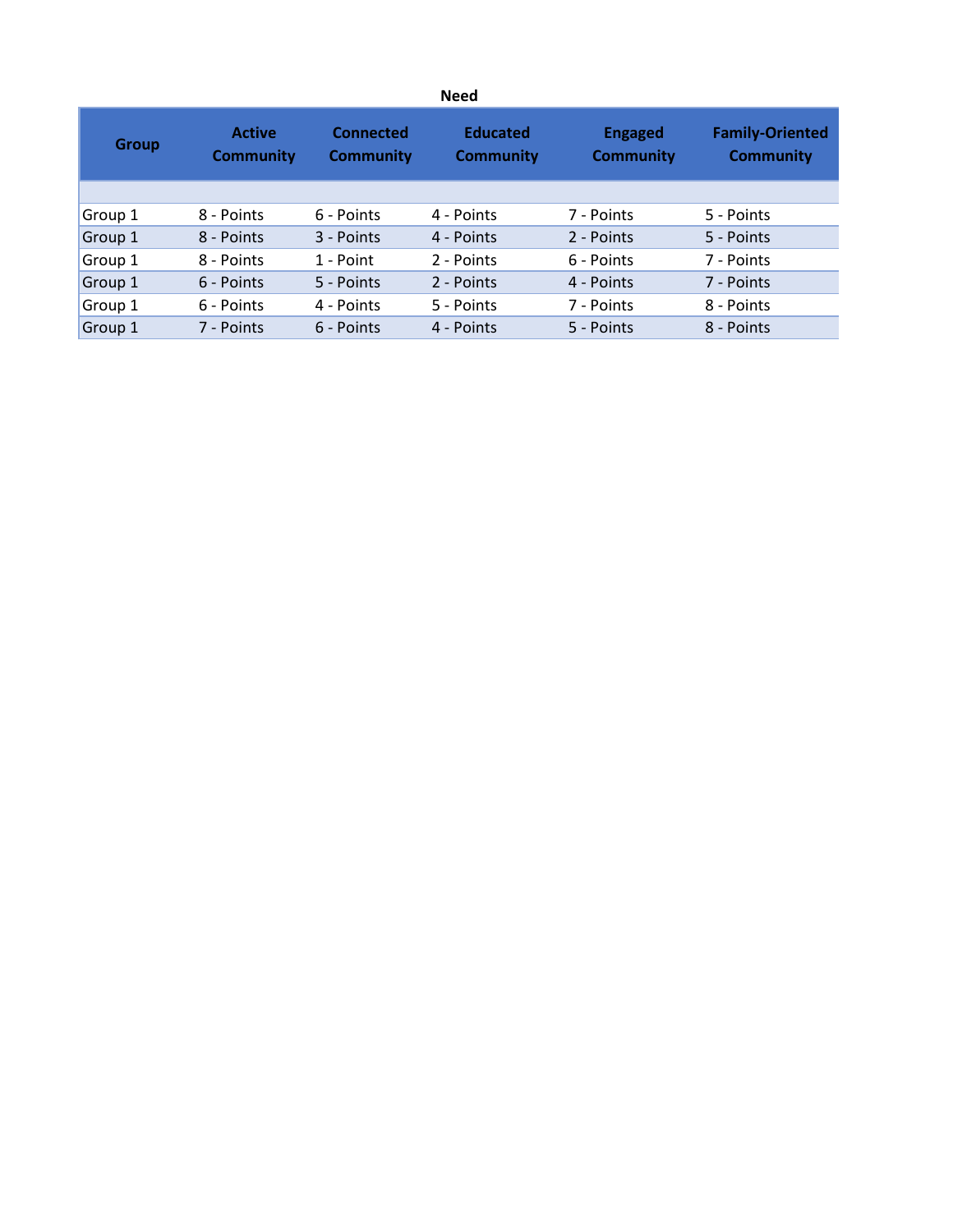| <b>Healthy</b><br><b>Community</b> | <b>Safe Community</b> | <b>Entrepreneurial</b><br><b>Community</b> |
|------------------------------------|-----------------------|--------------------------------------------|
|                                    |                       |                                            |
| 2 - Points                         | 3 - Points            | 1 - Point                                  |
| 6 - Points                         | 1 - Point             | 7 - Points                                 |
| 5 - Points                         | 4 - Points            | 3 - Points                                 |
| 1 - Point                          | 8 - Points            | 3 - Points                                 |
| 3 - Points                         | 2 - Points            | 1 - Point                                  |
| 3 - Points                         | 1 - Point             | 2 - Points                                 |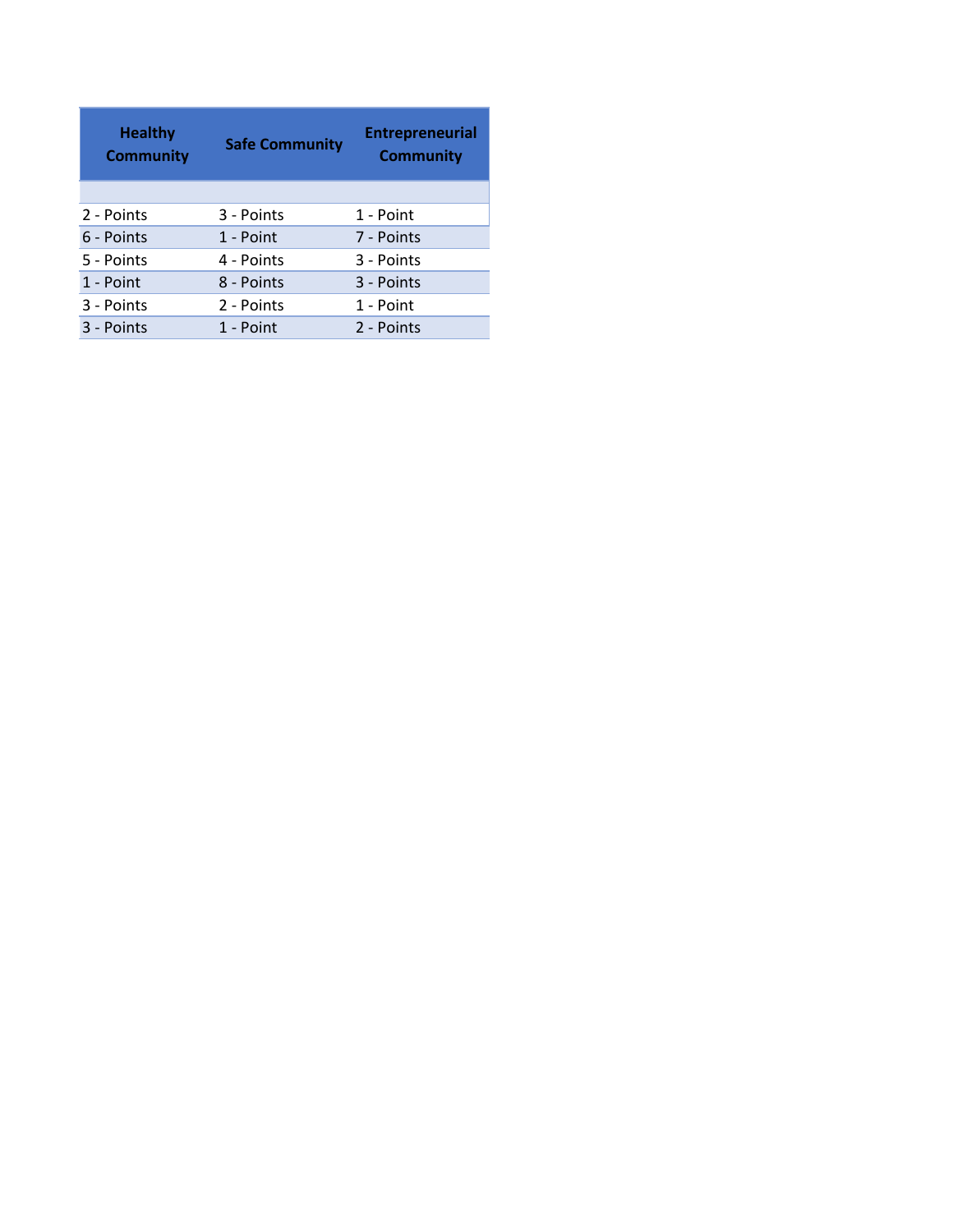|              |                                   |                                      |                                     | <b>Equity</b>                      |                                            |
|--------------|-----------------------------------|--------------------------------------|-------------------------------------|------------------------------------|--------------------------------------------|
| <b>Group</b> | <b>Active</b><br><b>Community</b> | <b>Connected</b><br><b>Community</b> | <b>Educated</b><br><b>Community</b> | <b>Engaged</b><br><b>Community</b> | <b>Family-Oriented</b><br><b>Community</b> |
|              |                                   |                                      |                                     |                                    |                                            |
| Group 1      | 7 - Points                        | 6 - Points                           | 4 - Points                          | 5 - Points                         | 8 - Points                                 |
| Group 1      | 8 - Points                        | 2 - Points                           | 3 - Points                          | 6 - Points                         | 7 - Points                                 |
| Group 1      | 8 - Points                        | 4 - Points                           | 3 - Points                          | 5 - Points                         | 7 - Points                                 |
| Group 1      | 5 - Points                        | 7 - Points                           | 2 - Points                          | 6 - Points                         | 8 - Points                                 |
| Group 1      | 3 - Points                        | 6 - Points                           | 5 - Points                          | 4 - Points                         | 7 - Points                                 |
| Group 1      | 6 - Points                        | 5 - Points                           | 4 - Points                          | 7 - Points                         | 8 - Points                                 |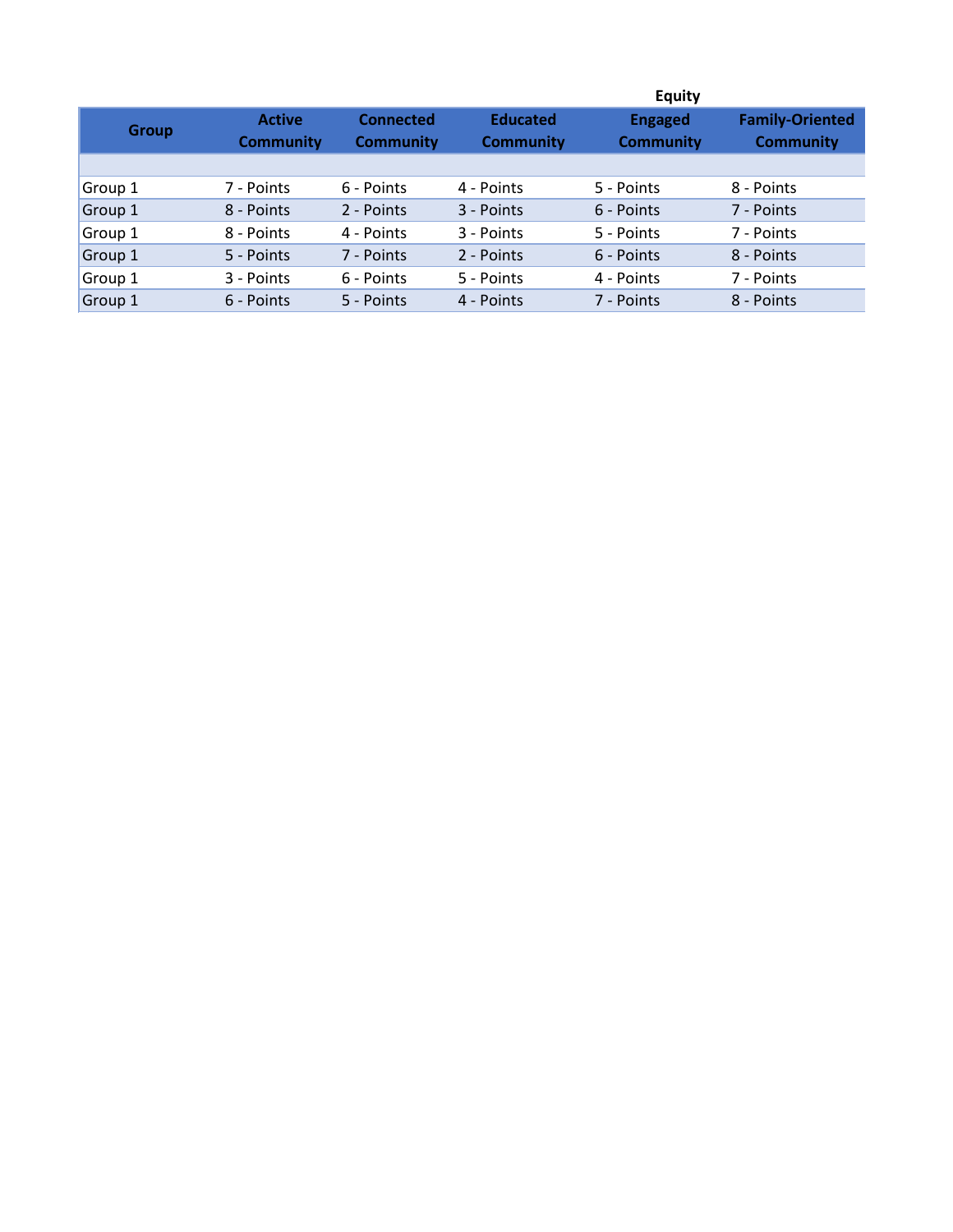| <b>Healthy</b><br><b>Community</b> | <b>Safe Community</b> | <b>Entrepreneurial</b><br><b>Community</b> |
|------------------------------------|-----------------------|--------------------------------------------|
|                                    |                       |                                            |
| 2 - Points                         | 1 - Point             | 3 - Points                                 |
| 5 - Points                         | 1 - Point             | 4 - Points                                 |
| 1 - Point                          | 2 - Points            | 6 - Points                                 |
| 4 - Points                         | 3 - Points            | 1 - Point                                  |
| 8 - Points                         | 2 - Points            | 1 - Point                                  |
| 3 - Points                         | 2 - Points            | 1 - Point                                  |
|                                    |                       |                                            |